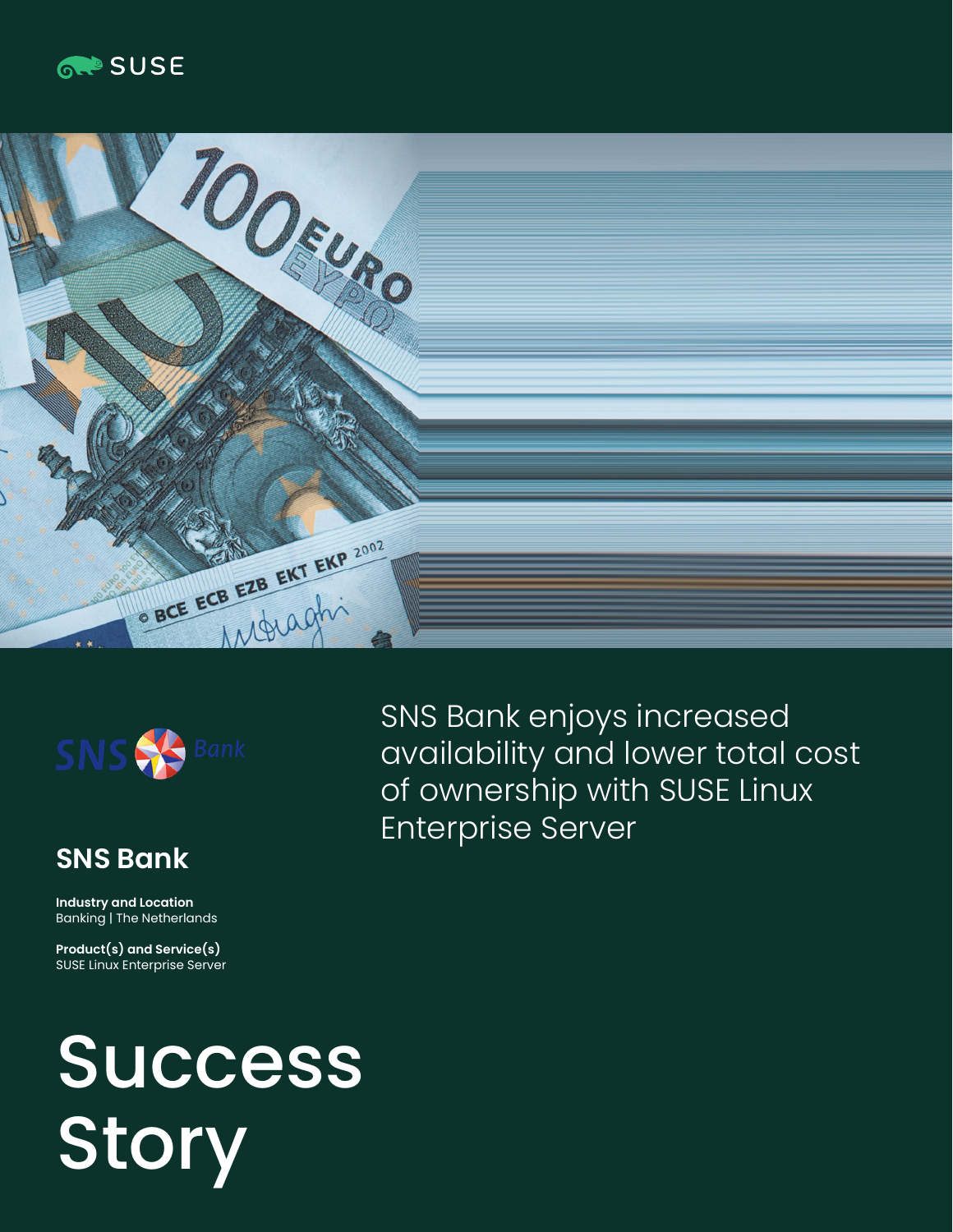

#### **At-a-Glance**

Requiring a stable, flexible and highly secure platform for hosting Java based web applications, SNS Bank selected SUSE Linux Enterprise Server. The bank now runs more than 25% of its finance infrastructure on the SUSE operating system, which has delivered increased availability and a reduction in total cost of ownership.



### **Overview**

SNS Bank, part of the SNS REAAL group of financial services companies, is one of the top five retail banks in the Netherlands. The company employs about 3,300 people and has more than 150 offices. In recent years, SNS Bank has increasingly focused on delivering high quality banking services via the Internet.

#### **Challenge**

SNS Bank operates hundreds of servers, both to support internal services and applications and to provide web services to clients. The key challenge is always to provide the highest quality of service possible to internal and external users, within a costeffective infrastructure. This requires the bank's IT team to balance performance, availability, security and flexibility while achieving a low total cost of ownership.



When the bank was looking for a new platform for its web-based services, flexibility and time to market were important considerations. SNS Bank wanted to ensure that it could quickly deploy new servers based on a standard configuration, either to add capacity to the infrastructure or to launch a new application. Equally important were security and reliability.

#### **Solution**

After formally researching several options, SNS Bank selected SUSE Linux Enterprise Server (SLES). Today, 25% of the bank's finance infrastructure runs SLES.

"We use SLES to run the bulk of our web applications for customers, as well as a variety of internal bank applications," says Emiel van Doorn, team leader for Java-Internet Data Center Services, SNS Bank. "The Internet service is a highly visible part of our operations, and critical to our customer relationships, which shows the trust and confidence we have in SLES."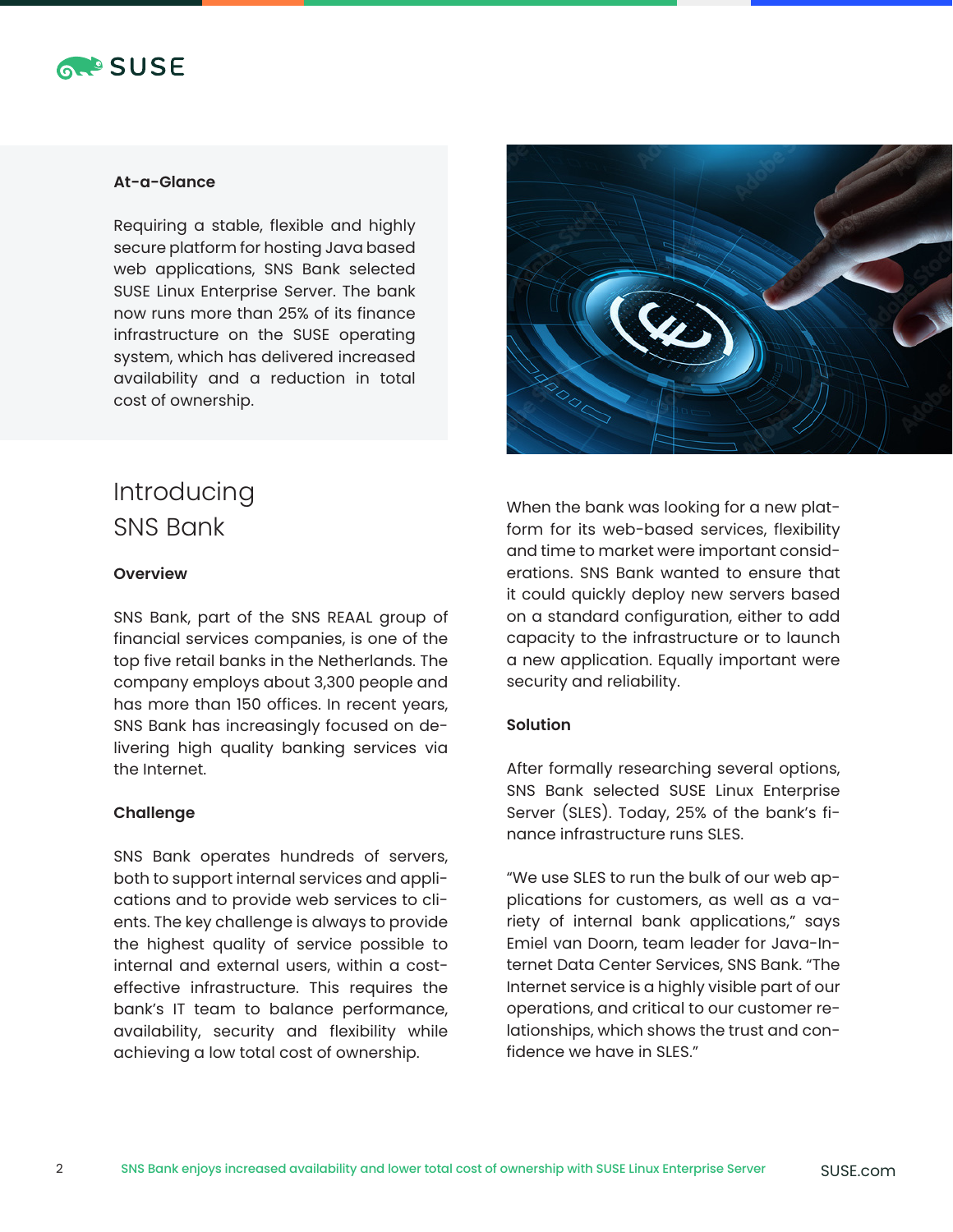

"The Internet service is a highly visible part of our operations, and critical to our customer relationships, which shows the trust and confidence we have in SUSE Linux Enterprise Server."

**Emiel Van Doorn**

SNS Bank

"The reliability and stability of SLES makes it a highly valuable platform to run," says van Doorn. "As the organization adds new servers to cope with increasing business volumes and new applications, SLES is the standard platform used whenever possible." On this basis, van Doorn estimates that half of the bank's servers will run SLES in the future.

Using a prebuilt default configuration, the IT team at SNS Bank can install a new instance of SLES in less than 30 minutes. The bank also has several security oriented configuration models based on SUSE AppArmor, which ensure that the appropriate level of security is applied. This fits perfectly with the bank's "always on" concept and helps ensure that business critical services keep running even if some nodes in the scale-out server infrastructure suffer hardware failures.

#### **Results**

The key benefits for SNS Bank of running SLES are its high availability and security. High availability means that Internet services are always accessible for Internet banking cli-

ents, and also that the IT team at SNS Bank can minimize the time spent resolving service outages. Clearly, security is the most crucial element in Internet banking—clients must trust that the service will not expose their personal details or put them at risk of losing money.

Team Leader for Java-Internet Data Center Services

"SUSE AppArmor makes it easy to lock down applications and create sophisticated security profiles, and we are fully confident in the security that we offer to our clients," says van Doorn.

Having worked closely with SUSE Technical Services during the early stages of deploying SLES, the bank now largely uses its own internal resources to keep the operating system running optimally.

"We have seen a clear reduction in licensing and maintenance costs from switching our Java-based web applications to SLES" says van Doorn. "It's hard to put a figure on the increased efficiency, but it is clear that we are able to manage a large number of Linux servers with a small team and little effort."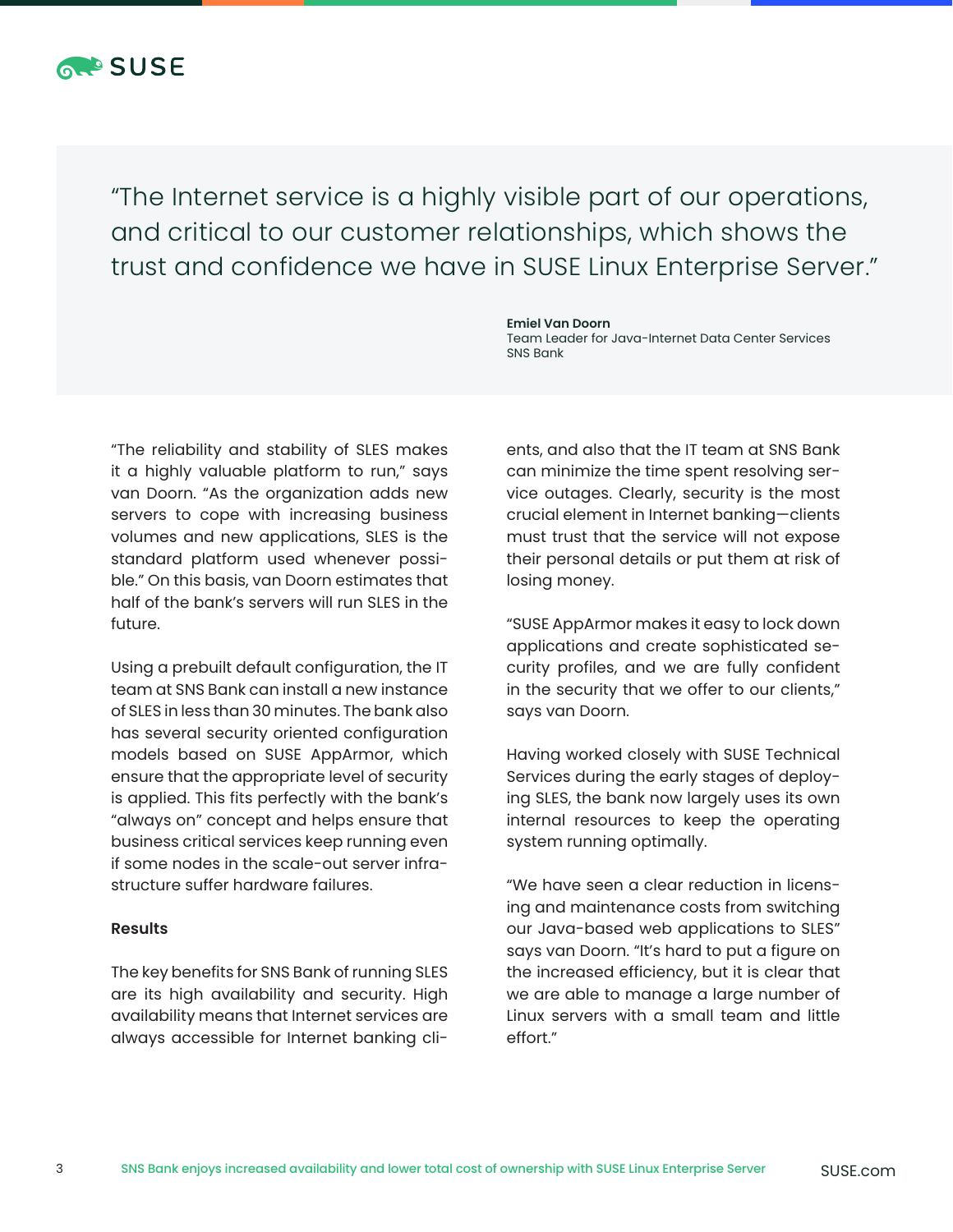

"We have seen a clear reduction in licensing and maintenance costs from switching our Java-based web applications to SUSE Linux Enterprise Server."

> **Emiel Van Doorn** Team Leader for Java-Internet Data Center Services SNS Bank

#### **Benefits**

- Reduced operating costs for web applications
- Enabled rapid deployment of new servers
- Increased security and availability of web servers

## **Find out how SUSE can help you become an innovation hero!**

- Sales-Inquiries-APAC@suse.com
- Sales-Inquiries-EMEA@suse.com
- Sales-Inquiries-LATAM@suse.com
- Sales-Inquiries-NA@suse.com